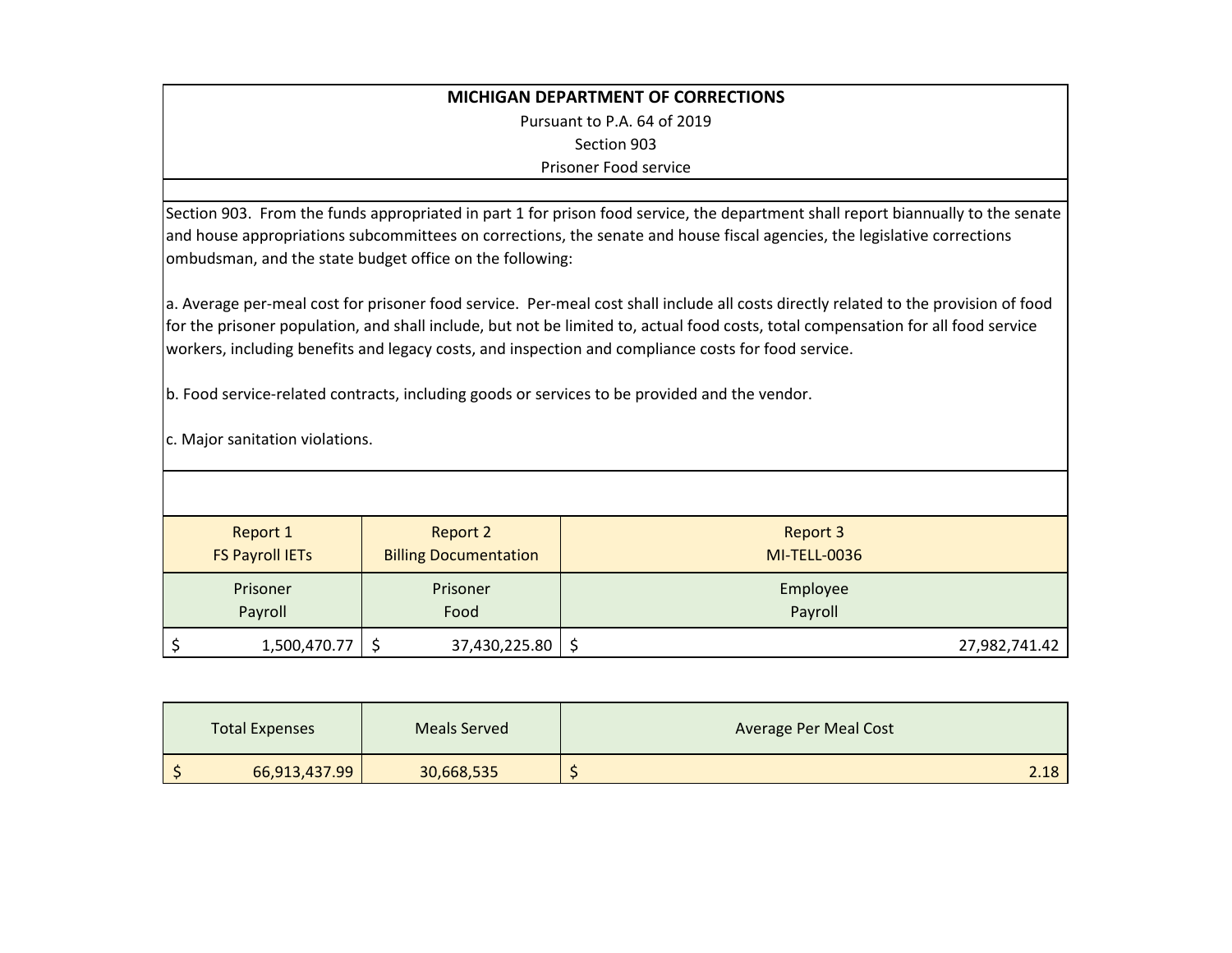| <b>Major Sanitation Violations</b> |               |                                                                                                               |  |  |  |
|------------------------------------|---------------|---------------------------------------------------------------------------------------------------------------|--|--|--|
| Date                               | Facility      | <b>Violation Description</b>                                                                                  |  |  |  |
| 8/5/2018                           | <b>TCF</b>    | Metal object found in food.                                                                                   |  |  |  |
| 8/20/2018                          | RMI           | Bone found in food.                                                                                           |  |  |  |
| 9/12/2018                          | <b>KCF</b>    | Pineapple had bad taste/potential food quality concern.                                                       |  |  |  |
| 10/5/2018                          | WHV           | Bone found in food.                                                                                           |  |  |  |
| 10/28/2018                         | <b>WCC</b>    | Metal and plastic found in food.                                                                              |  |  |  |
| 11/6/2018                          | KCF           | Small pebble found in food.                                                                                   |  |  |  |
| 11/13/2018                         | <b>WHV</b>    | Frozen insect found in frozen box of corn.                                                                    |  |  |  |
| 11/30/2018                         | RMI           | Small worm was found in corn                                                                                  |  |  |  |
| 1/4/2019                           | URF           | Plastic found in food.                                                                                        |  |  |  |
| 1/7/2019                           | LCF           | Pears had bad taste/potential food quality concern.                                                           |  |  |  |
| 1/8/2019                           | RMI           | Segregation served hamburgers in place of chicken pieces due to possibility of bones in the<br>chicken pieces |  |  |  |
| 2/9/2019                           | <b>DRF</b>    | Metal item found in food.                                                                                     |  |  |  |
| 3/6/2019                           | State<br>Wide | Potential food safety concern with Pinto Beans. Product recalled.                                             |  |  |  |
| 4/3/2019                           | DRF E         | Case of Hashbrowns came in opened. Potential food saftey concern.                                             |  |  |  |
| 4/3/2019                           | ARF S         | Pineapple recalled due to potential food quality concern.                                                     |  |  |  |
| 4/4/2019                           | <b>JCF</b>    | Cheese product was moldy inside and still had a good sell by date on it of 04/07/19.                          |  |  |  |
| 4/15/2019                          | <b>DRC</b>    | Pineapple slice product recall.                                                                               |  |  |  |
| 4/17/2019                          | <b>RGC</b>    | 8 bags of Onions covered in mold.                                                                             |  |  |  |
| 5/3/2019                           | <b>DRC</b>    | Pineapple slice product recall.                                                                               |  |  |  |
| 5/6/2019                           | DRF W         | Pineapple had unusual taste and was discolored.                                                               |  |  |  |
| 5/20/2019                          | ARF           | TSS recalled all corn delivered from Benjamin.                                                                |  |  |  |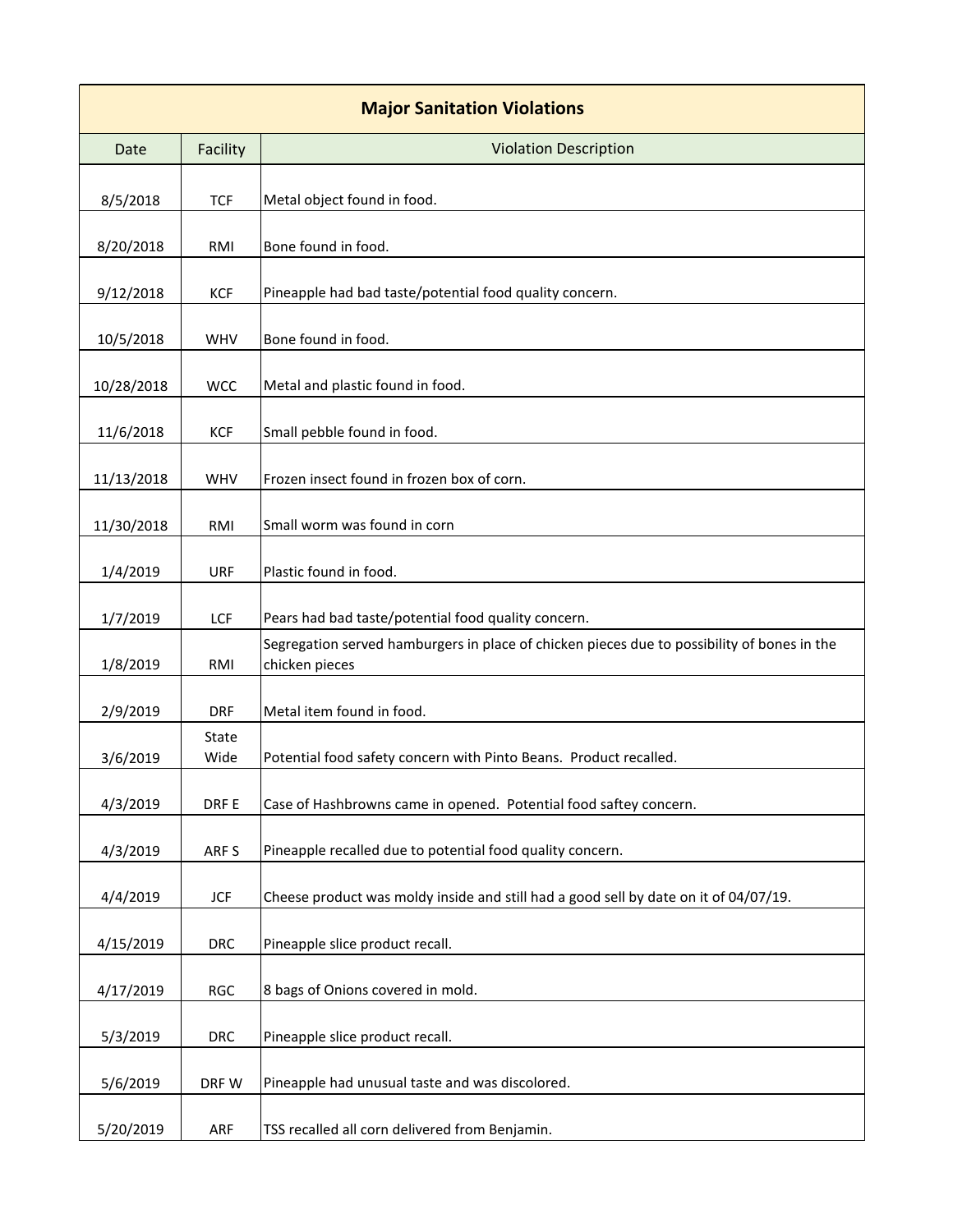| 5/20/2019<br>True Can Brown Sugar low quality, completely dried out and solid.<br>URF E |                                                           |                                                                                   |
|-----------------------------------------------------------------------------------------|-----------------------------------------------------------|-----------------------------------------------------------------------------------|
|                                                                                         |                                                           |                                                                                   |
| 5/31/2019                                                                               | <b>RGC</b>                                                | Carrots and Onions covered in mold and soft to touch.                             |
|                                                                                         |                                                           |                                                                                   |
| 6/20/2019                                                                               | DRF E                                                     | Bananas arrived moldy.                                                            |
|                                                                                         |                                                           |                                                                                   |
| 7/7/2019                                                                                | <b>STF</b>                                                | American Cheese arrived moldy.                                                    |
|                                                                                         |                                                           |                                                                                   |
| 7/7/2019                                                                                | <b>STF</b>                                                | 1.75 cases of ground beef tubes were not fully sealed on one end.                 |
|                                                                                         |                                                           |                                                                                   |
| 8/1/2019                                                                                | DRF W                                                     | 2, 1 gallon containers of Salad Dressing each had mold fungus growing on the top. |
|                                                                                         |                                                           |                                                                                   |
| 8/1/2019                                                                                | Rice Brown Long Grain has live meal worms in bags.<br>JCS |                                                                                   |